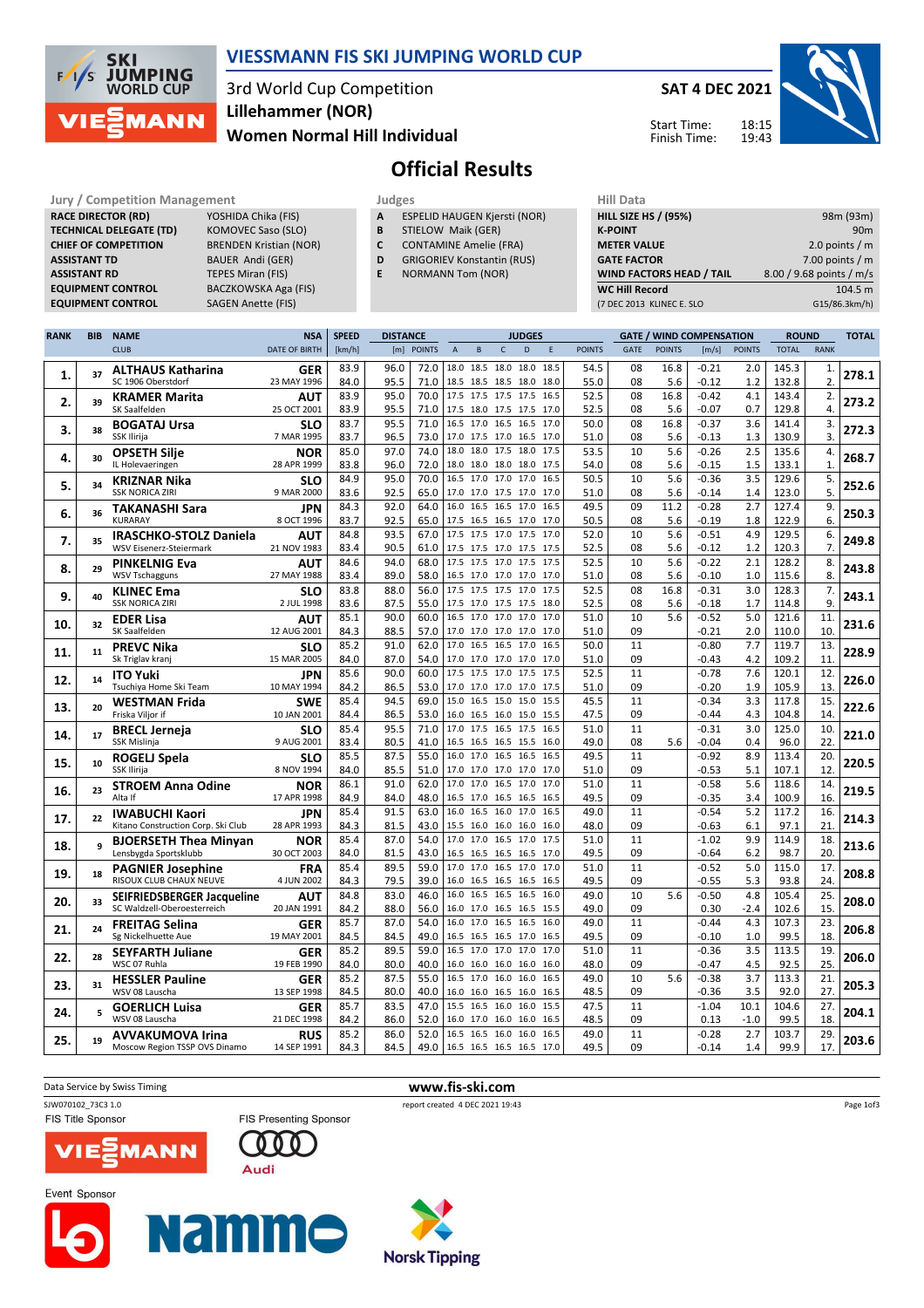

#### VIESSMANN FIS SKI JUMPING WORLD CUP

3rd World Cup Competition Women Normal Hill Individual Lillehammer (NOR)

SAT 4 DEC 2021

Start Time: Finish Time:



## Official Results

| <b>RANK</b> | <b>BIB</b> | <b>NAME</b>                     | <b>NSA</b>           | <b>SPEED</b> | <b>DISTANCE</b> |            | <b>JUDGES</b>                                                    |  |           |      |      | <b>GATE / WIND COMPENSATION</b> |             |               | <b>ROUND</b> |               | <b>TOTAL</b> |             |       |
|-------------|------------|---------------------------------|----------------------|--------------|-----------------|------------|------------------------------------------------------------------|--|-----------|------|------|---------------------------------|-------------|---------------|--------------|---------------|--------------|-------------|-------|
|             |            | <b>CLUB</b>                     | <b>DATE OF BIRTH</b> | [km/h]       |                 | [m] POINTS |                                                                  |  |           |      |      | <b>POINTS</b>                   | <b>GATE</b> | <b>POINTS</b> | [m/s]        | <b>POINTS</b> | <b>TOTAL</b> | <b>RANK</b> |       |
| 26.         |            | <b>KREUZER Chiara</b>           | <b>AUT</b>           | 85.2         | 86.0            | 52.0       | $15.5$ 16.5 16.5                                                 |  |           | 15.5 | 16.0 | 48.0                            | 11          |               | $-0.45$      | 4.4           | 104.4        | 28.         | 199.8 |
|             |            | SV Schwarzach-Salzburg          | 18 JUL 1997          | 83.9         | 84.5            | 49.0       | 15.5 15.5 16.5                                                   |  |           | 16.0 | 15.5 | 47.0                            | 09          |               | 0.07         | $-0.6$        | 95.4         | 23.         |       |
| 27.         |            | <b>SETO Yuka</b>                | <b>JPN</b>           | 85.8         | 84.0            | 48.0       | 116.5                                                            |  | 16.5 16.0 | 16.0 | 16.5 | 49.0                            | 11          |               | $-0.92$      | 8.9           | 105.9        | 24.         | 198.3 |
|             |            | Hokkaido High-Tech Athlete Club | 22 FEB 1997          | 84.3         | 82.0            | 44.0       | 16.0 16.0 16.5 16.5 16.5                                         |  |           |      |      | 49.0                            | 09          |               | 0.07         | $-0.6$        | 92.4         | 26.         |       |
| 28.         |            | <b>MAKHINIA Irma</b>            | <b>RUS</b>           | 85.5         | 84.0            | 48.0       | $15.5$ 15.5 16.0 16.0 15.5                                       |  |           |      |      | 47.0                            | 11          |               | $-1.06$      | 10.3          | 105.3        | 26.         | 190.1 |
|             |            | Gbu Csp sochi                   | 6 SEP 2002           | 84.1         | 79.5            | 39.0       | $15.5$ 16.0 16.0 16.0 16.5                                       |  |           |      |      | 48.0                            | 09          |               | 0.28         | $-2.2$        | 84.8         | 28.         |       |
| 29.         |            | IAKOVLEVA Lidiia                | <b>RUS</b>           | 85.2         | 87.5            | 55.0       | 15.5 16.5 15.5 16.5 15.5                                         |  |           |      |      | 47.5                            | 11          |               | $-0.59$      | 5.7           | 108.2        | 22.         | 189.1 |
|             |            | Saint-Petersburg KOR1 Dinamo    | 14 AUG 2001          | 83.6         | 76.0            | 32.0       | $\begin{bmatrix} 14.5 & 15.5 & 16.0 & 16.0 & 15.5 \end{bmatrix}$ |  |           |      |      | 47.0                            | 09          |               | $-0.20$      | 1.9           | 80.9         | 30.         |       |
| 30.         |            | <b>STRATE Abigail</b>           | <b>CAN</b>           | 85.0         | 86.0            | 52.0       | 16.0 16.0 16.0 17.0 16.0                                         |  |           |      |      | 48.0                            | 11          |               | $-0.36$      | 3.5           | 103.5        | 30.         | 184.5 |
|             |            | Altius Nordic club              | 22 FEB 2001          | 83.6         | 77.0            | 34.0       | $15.0$ 15.0 16.0 15.0 15.0                                       |  |           |      |      | 45.0                            | 09          |               | $-0.21$      | 2.0           | 81.0         | 29.         |       |

|                     | not qualified for final round |                                                               |                           |      |      |      |  |                          |  |  |  |      |    |         |      |       |     |       |
|---------------------|-------------------------------|---------------------------------------------------------------|---------------------------|------|------|------|--|--------------------------|--|--|--|------|----|---------|------|-------|-----|-------|
| 31.                 | 15                            | <b>HARALAMBIE Daniela</b><br>CS Dinamo Buc-Centrul Sportiv Bv | <b>ROU</b><br>14 AUG 1997 | 85.6 | 84.5 | 49.0 |  | 16.5 17.0 16.5 16.5 15.5 |  |  |  | 49.5 | 11 | $-0.43$ | 4.2  | 102.7 | 31. | 102.7 |
| 32.                 |                               | <b>INDRACKOVA Karolina</b><br>JKL Desna-DUKLA                 | <b>CZE</b><br>26 AUG 1997 | 85.2 | 81.5 | 43.0 |  | 15.5 16.0 16.0 15.5 16.0 |  |  |  | 47.5 | 11 | $-1.12$ | 10.8 | 101.3 | 32. | 101.3 |
| 33.                 | 13                            | <b>MALSINER Lara</b><br><b>GRUPPO SCIATORI FIAMME GIALLE</b>  | <b>ITA</b><br>14 APR 2000 | 85.4 | 82.0 | 44.0 |  | 16.5 16.5 16.0 16.5 16.5 |  |  |  | 49.5 | 11 | $-0.70$ | 6.8  | 100.3 | 33. | 100.3 |
| 34.                 |                               | KUSTOVA Aleksandra<br><b>CSP MAGADAN</b>                      | <b>RUS</b><br>26 AUG 1998 | 85.2 | 79.5 | 39.0 |  | 15.5 15.0 16.0 16.0 15.0 |  |  |  | 46.5 | 11 | $-1.19$ | 11.5 | 97.0  | 34. | 97.0  |
| 35.                 |                               | <b>CLAIR Julia</b><br>Xonrupt                                 | <b>FRA</b><br>20 MAR 1994 | 84.8 | 79.0 | 38.0 |  | 15.5 16.0 16.0 16.0 15.5 |  |  |  | 47.5 | 11 | $-1.02$ | 9.9  | 95.4  | 35. | 95.4  |
| 36.                 | 25                            | <b>PROKOPEVA Kristina</b><br>Sdushor Aist uor1                | <b>RUS</b><br>16 JUL 2000 | 84.9 | 82.5 | 45.0 |  | 15.0 15.0 15.5 16.0 15.5 |  |  |  | 46.0 | 11 | $-0.42$ | 4.1  | 95.1  | 36. | 95.1  |
| 37.                 |                               | <b>RAJDA Kinga</b><br><b>AZS AWF Katowice</b>                 | <b>POL</b><br>22 DEC 2000 | 85.0 | 78.5 | 37.0 |  | 15.5 15.5 15.5 15.0 15.5 |  |  |  | 46.5 | 11 | $-1.08$ | 10.5 | 94.0  | 37. | 94.0  |
| 38.                 | 16                            | <b>KYKKAENEN Julia</b><br>Helsingin Makihyppaajat             | <b>FIN</b><br>17 APR 1994 | 85.0 | 79.0 | 38.0 |  | 16.5 16.5 16.0 16.5 17.0 |  |  |  | 49.5 | 11 | $-0.61$ | 5.9  | 93.4  | 38. | 93.4  |
| 39.                 | 21                            | <b>RUPPRECHT Anna</b><br>SC Degenfeld                         | <b>GER</b><br>29 DEC 1996 | 85.3 | 78.5 | 37.0 |  | 15.5 16.5 15.5 16.0 15.5 |  |  |  | 47.0 | 11 | $-0.57$ | 5.5  | 89.5  | 39. | 89.5  |
|                     |                               |                                                               |                           |      |      |      |  |                          |  |  |  |      |    |         |      |       |     |       |
| <b>Disqualified</b> |                               |                                                               |                           |      |      |      |  |                          |  |  |  |      |    |         |      |       |     |       |

3 LOUTITT Alexandria CAN SCE 4

SCE 4 : SUIT





Data Service by Swiss Timing **www.fis-ski.com**<br>
SWO70102 73C3 1.0<br>
FRED TO THE SWO70102 73C3 1.0







Page 2of3